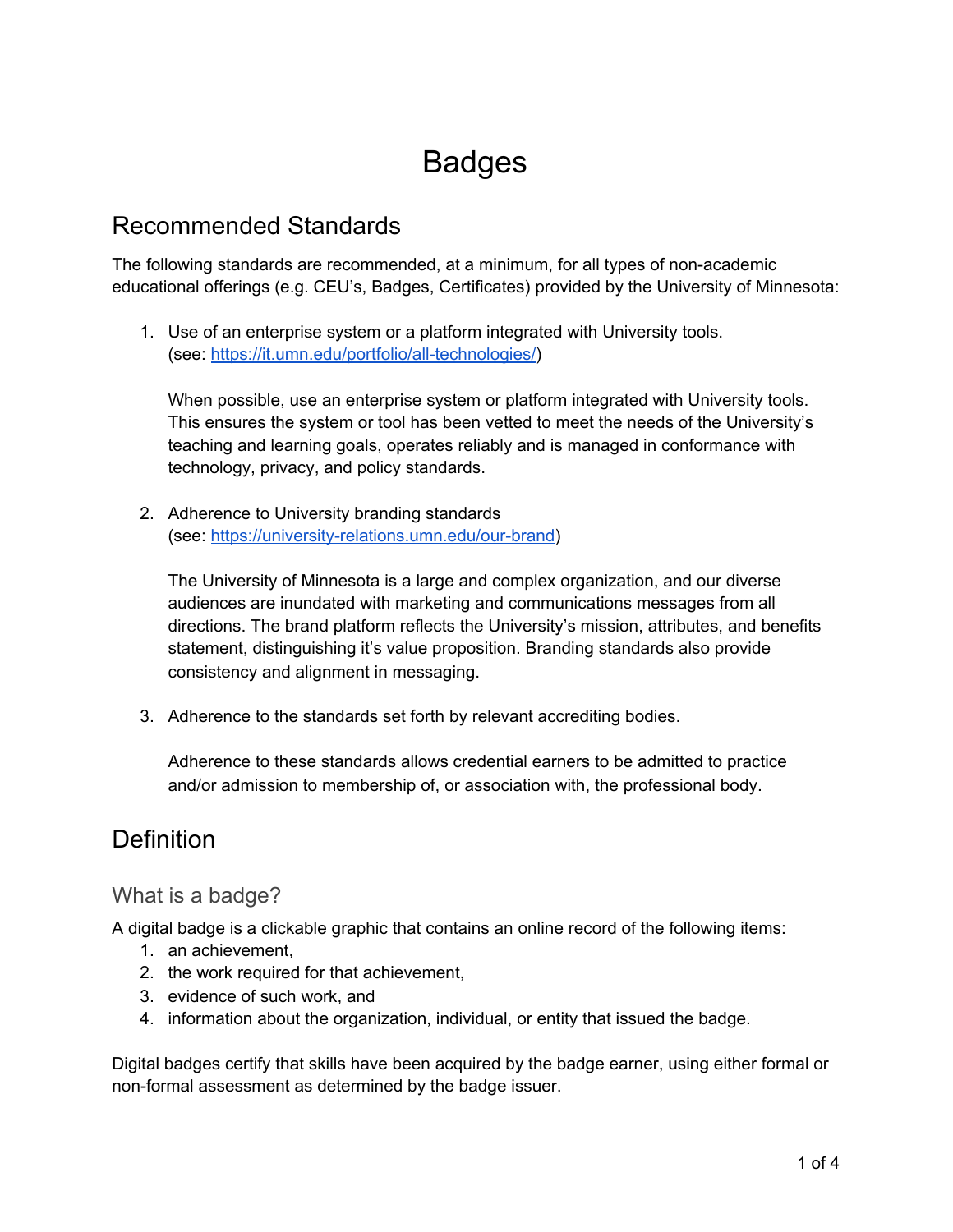### Example Badging Situations

| <b>Suitable for Digital Badges</b>                                                                                                                   | <b>Unsuitable for Digital Badges</b>                                                                                                                                                           |
|------------------------------------------------------------------------------------------------------------------------------------------------------|------------------------------------------------------------------------------------------------------------------------------------------------------------------------------------------------|
| Presenting at a conference or workshop<br>(evidence = presentation or other materials)                                                               | Passive attendance of a conference or<br>workshop                                                                                                                                              |
| Training where some sort of skill is assessed                                                                                                        | Watching or reading a job aid or training<br>manual without any practice or assessment<br>tied to the activity                                                                                 |
| Professional development activities that<br>include a follow-up activity submitted to an<br>organization for review (reflection,<br>assessment, etc) | Professional development activities that are<br>passive (such as watching a video, reading<br>an article, attending a monthly meeting, etc)<br>that have no tangible outcome being<br>assessed |

## Best Practices and Resources

In addition to the minimum recommended standards, badges should include data that shows criteria for earning, evidence of completion, assessment type, and minimum requirements.

### Badge Creation Checklist

The following Badge Creation Checklist is meant for individuals/units who are new to digital badges and help them create a badging plan for noncredit programs. The checklist is intentionally detailed and broad, as it encompasses the many aspects of developing and implementing a badge (or multiple badges).

The complete checklist is listed below. To create your own customized, 'fill in the blanks' version, make a copy of the **Badge Creation [Workbook](https://docs.google.com/spreadsheets/d/1ymKAB9dd5gjClO6PIdojAjA3_fQLavN-qfvu1Xdy6UY/edit#gid=111156456)**. Each section in the checklist (example: Badge goals, Competencies) links to its own sheet in the workbook.

- 1. Are you looking at creating a single badge, or are you looking at creating more than one badge often referred to as a suite of badges or badging constellation?
	- Single badge
	- Constellation
	- I don't know
- 2. [Badge](https://docs.google.com/spreadsheets/d/1ymKAB9dd5gjClO6PIdojAjA3_fQLavN-qfvu1Xdy6UY/edit#gid=111156456) goals
	- Why might a learner earn/complete your badge(s)?
	- Estimate the number of learners you expect to badge annually
- 3. [Competencies](https://docs.google.com/spreadsheets/d/1ymKAB9dd5gjClO6PIdojAjA3_fQLavN-qfvu1Xdy6UY/edit#gid=1565403527)
	- Describe what competency(ies) you plan to badge. (Note: if you plan to award more than one badge, use one row for each badge.)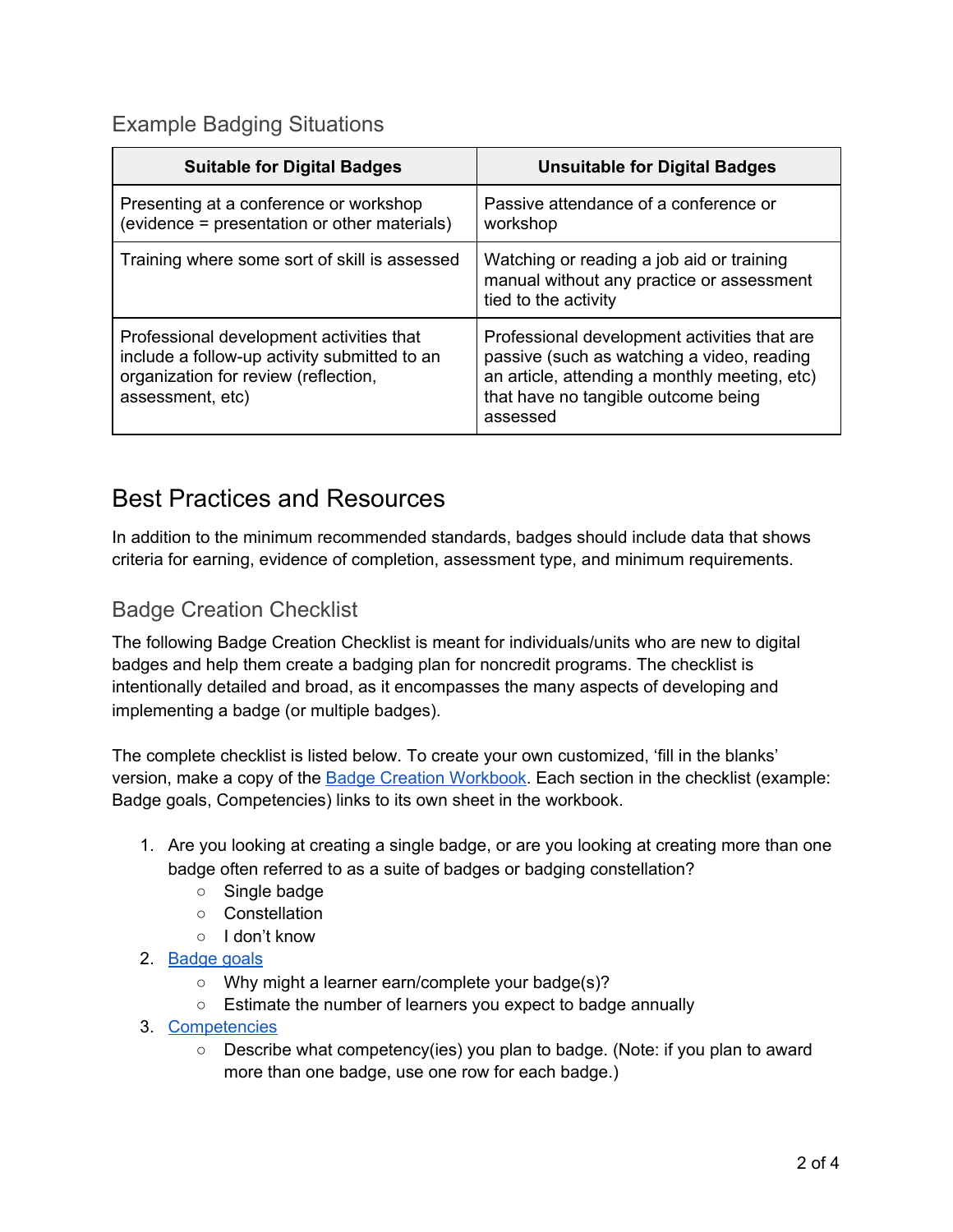- The linked sheet asks for information on the following details: Badge title, description, criteria for earning, evidence of completion, assessment type, minimum requirements, completion time, does it align with any other standards, etc.
- 4. [Maintenance,](https://docs.google.com/spreadsheets/d/1ymKAB9dd5gjClO6PIdojAjA3_fQLavN-qfvu1Xdy6UY/edit#gid=1961989736) Lifespan, and/or Expiration
	- Define the expiration timeline and renewal policies. Will the badge expire for learners?
	- How frequently will your department review and update the badge (description, performance indicators, standards, graphic, technology)?
	- Determine the individual/s and/or roles who will be a part of badge implementation and ongoing review and approval. (Note: depending upon the complexity of your badge program, this may involve only people in your department or it may involve higher-level approval.)
- 5. [Platform](https://docs.google.com/spreadsheets/d/1ymKAB9dd5gjClO6PIdojAjA3_fQLavN-qfvu1Xdy6UY/edit#gid=1596804844)
	- What University-approved registration system will you use as an entry point for your badging program? Where should learners start? Where will you record learner information (i.e. learner registration, badge evidence, activity completion, etc)
		- Determine what platform you plan to administer your badges:
			- Some departments and colleges that use Destiny One for a registration system are using Credly/Acclaim (recently merged platforms).
			- Some departments and colleges that use Canvas for the course content are using Badgr through an LTI available with Canvas.
		- Brainstorm your own departmental solution for keeping track of evidence of completion (could be some sort of spreadsheet, see [example](https://docs.google.com/spreadsheets/d/1fIMBwc1rqEHFeyHAaKQK-oOeaHARrAuJ8lu2JkIMy_o/edit#gid=951313086))
			- Describe any special needs or considerations your unit may have that would require a different platform.

#### 6. [Roles/team](https://docs.google.com/spreadsheets/d/1ymKAB9dd5gjClO6PIdojAjA3_fQLavN-qfvu1Xdy6UY/edit#gid=88650588)

- Identify a technical implementation person (the person who will manage the technical side of Credly and/or the registration system)
- Identify a person responsible for badge content/evidence assessment (the person who will sign off and say yes, this person has met the required competencies to receive the badge)
- Identify who will support badge earners (communication channel(s), support point person)

#### 7. [Tentative](https://docs.google.com/spreadsheets/d/1ymKAB9dd5gjClO6PIdojAjA3_fQLavN-qfvu1Xdy6UY/edit#gid=1672642448) design plan

- Identify badge designer
- Review brand standards [\(guidelines](https://docs.google.com/document/d/1ohTsUHjAoKs-vwNSDPpuN9CGsGEK7BcdktAdXx9LQoE/edit?usp=sharing) in this document)
- Set internal deadlines for badge design and approval
- Accessibility concerns with badge?